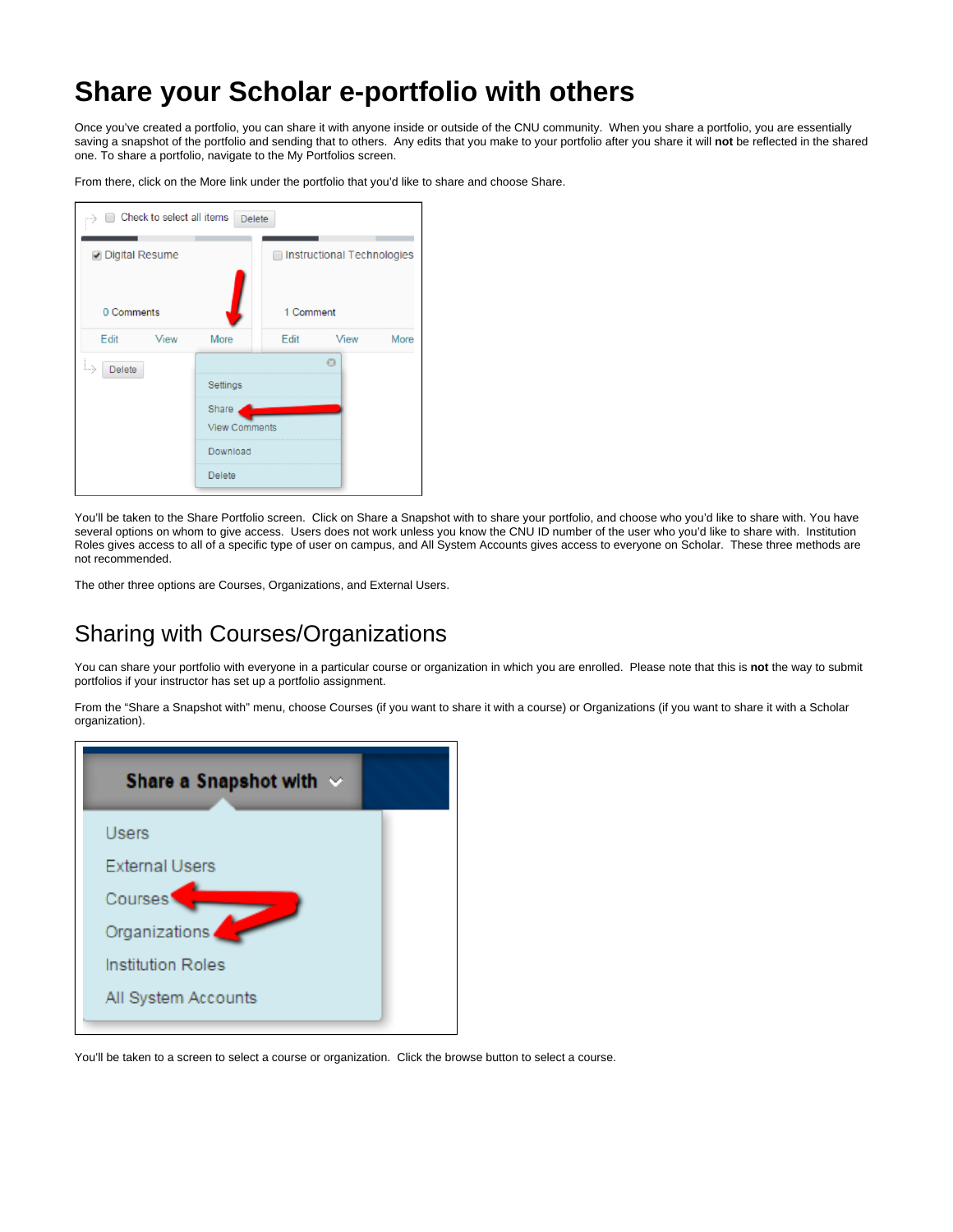|             | Enter one or more Course IDs or Browse to search. Separate multiple entries with commed |
|-------------|-----------------------------------------------------------------------------------------|
| -X- Courses | Browse.                                                                                 |
|             |                                                                                         |

You'll be brought to a search box. Enter part of the name of your course into the Search For box, and click Search.



A list of your courses will then appear on the right. Check the box(es) next to the course(s) that you'd like to share with and click Submit



Click Submit and your portfolio will be shared with the participants in the course or organization.

## Sharing with External Users

You can also share your portfolio with anyone in the world using the External Users command. This does not give the other users access to the rest of the Scholar system, only to a snapshot of your portfolio.

To share your portfolio with an external user, choose External Users form the Share a Snapshot with menu.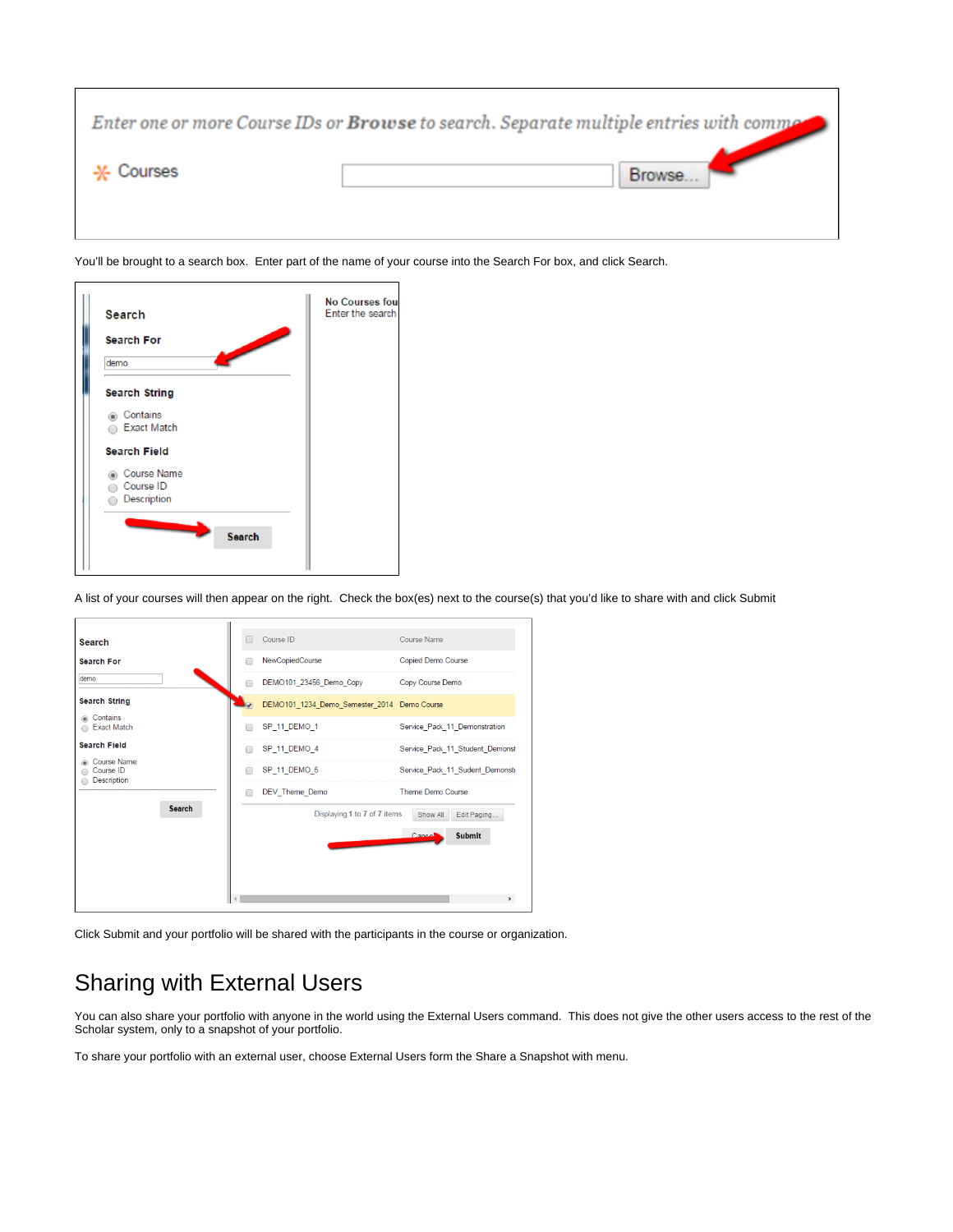| Share a Snapshot with $\sim$ |
|------------------------------|
| <b>Users</b>                 |
| <b>External Users</b>        |
| Courses                      |
| Organizations                |
| <b>Institution Roles</b>     |
| All System Accounts          |

 $\mathsf{r}$ 

You'll be taken to the External Users screen. Enter the e-mail addresses of the users with whom you wish to share the portfolio in the E-mail recipients field. You can enter multiple e-mail addresses separated by commas.

| <b>EMAIL RECIPIENTS</b>                                                     |  |
|-----------------------------------------------------------------------------|--|
| Enter email addresses below. Separate multiple email addresses with commas. |  |
| demo@cnu.edu, demo2@cnu.edu                                                 |  |
|                                                                             |  |

You'll then be asked to create an e-mail that will contain the link to your portfolio. Write your e-mail in the provided box. The link to your portfolio will go wherever <PORTFOLIO\_URL> is found, so make sure not to delete it.

h.

| actual URL for the Portfolio.<br>William White has shared a Portfolio with you |                                                              |  |  |  |  |  |  |  |  |  |                                                                                                                                                                                                                                                                                                                                                                                                              |  | The Subject may be edited and additional text may be included. Do not edit the auto-generated links located in the Message body. The system will automatically replace PORTi |  |  |  |  |  |  |  |  |  |
|--------------------------------------------------------------------------------|--------------------------------------------------------------|--|--|--|--|--|--|--|--|--|--------------------------------------------------------------------------------------------------------------------------------------------------------------------------------------------------------------------------------------------------------------------------------------------------------------------------------------------------------------------------------------------------------------|--|------------------------------------------------------------------------------------------------------------------------------------------------------------------------------|--|--|--|--|--|--|--|--|--|
|                                                                                | $T$ T $T$ Paragraph v Arial v 3 (12pt)                       |  |  |  |  |  |  |  |  |  | $\mathbf{v} \equiv \mathbf{v} \equiv \mathbf{v} \mathbf{T} \cdot \boldsymbol{\rho} \cdot \boldsymbol{\phi}$                                                                                                                                                                                                                                                                                                  |  |                                                                                                                                                                              |  |  |  |  |  |  |  |  |  |
|                                                                                |                                                              |  |  |  |  |  |  |  |  |  | $\texttt{X} \hspace{0.2em}\texttt{D} \hspace{0.2em}\texttt{C} \hspace{0.2em}\texttt{C} \hspace{0.2em}\texttt{C} \hspace{0.2em}\texttt{C} \hspace{0.2em}\texttt{D} \hspace{0.2em}\texttt{C} \hspace{0.2em}\texttt{C} \hspace{0.2em}\texttt{D} \hspace{0.2em}\texttt{D} \hspace{0.2em}\texttt{C} \hspace{0.2em}\texttt{D} \hspace{0.2em}\texttt{C} \hspace{0.2em}\texttt{D} \hspace{0.2em}\texttt{D} \hspace{$ |  |                                                                                                                                                                              |  |  |  |  |  |  |  |  |  |
|                                                                                | T 4 0 3 & B B B B B B B B D D MM CS                          |  |  |  |  |  |  |  |  |  |                                                                                                                                                                                                                                                                                                                                                                                                              |  |                                                                                                                                                                              |  |  |  |  |  |  |  |  |  |
|                                                                                |                                                              |  |  |  |  |  |  |  |  |  |                                                                                                                                                                                                                                                                                                                                                                                                              |  | William White has invited you to view the Portfolio: Digital Resume Click the link below to view the Portfolio: Digital Resume & PORTFOLIO URL>                              |  |  |  |  |  |  |  |  |  |
| Path: p                                                                        |                                                              |  |  |  |  |  |  |  |  |  |                                                                                                                                                                                                                                                                                                                                                                                                              |  |                                                                                                                                                                              |  |  |  |  |  |  |  |  |  |
|                                                                                | Send copy of message to self ID Use Blind Carbon Copy (Bcc:) |  |  |  |  |  |  |  |  |  |                                                                                                                                                                                                                                                                                                                                                                                                              |  |                                                                                                                                                                              |  |  |  |  |  |  |  |  |  |

Next, you're asked if you want to enter a password for your portfolio. This would require that external users enter a password before viewing your portfolio. This could be useful if you're concerned about the link to the portfolio being passed to others. To password-protect your portfolio, choose Use password and enter the password in the field next to it.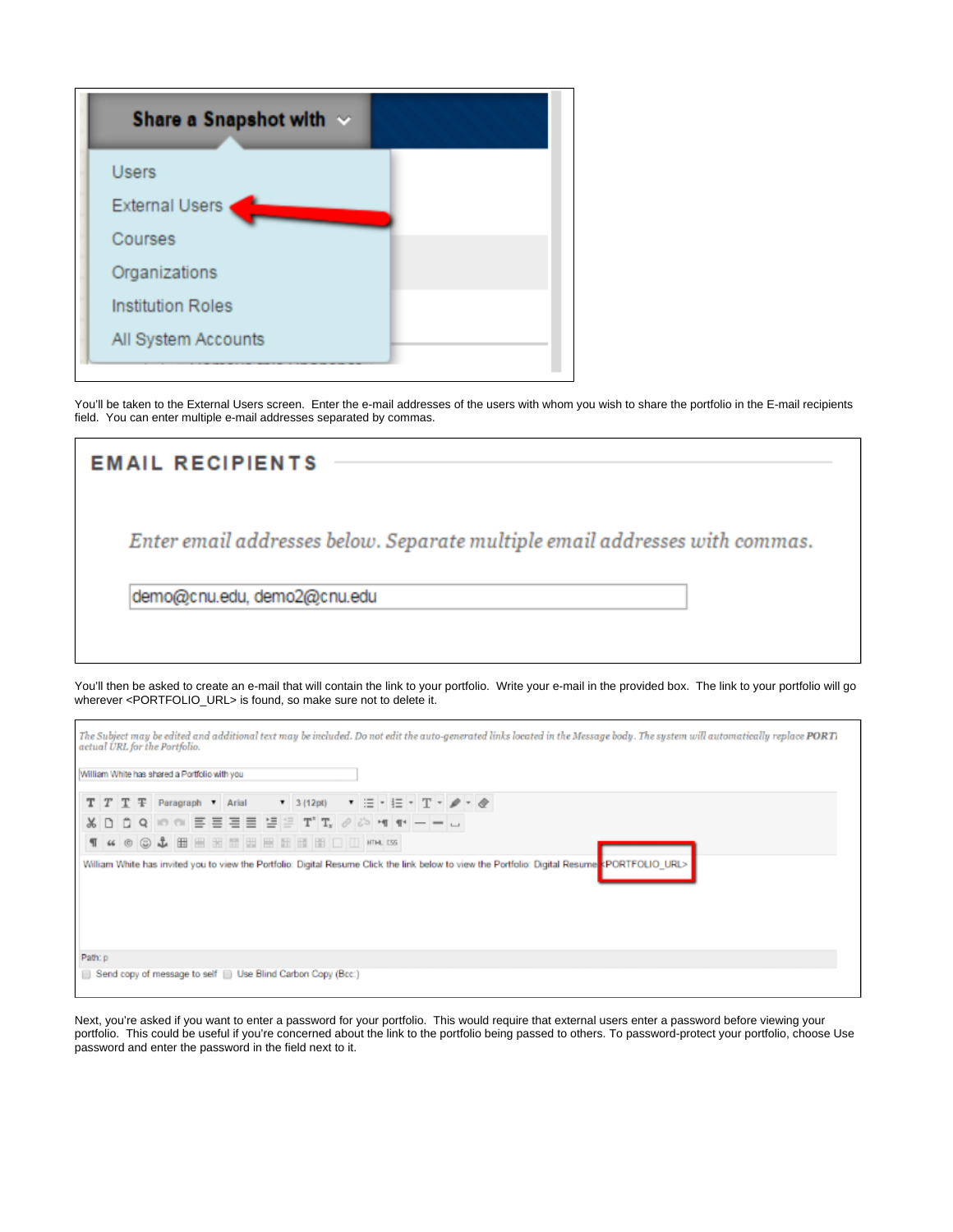| <b>PORTFOLIO PASSWORD</b> |                                                        |
|---------------------------|--------------------------------------------------------|
|                           | Portfolios may be password protected. Select whether o |
| Use password              | SecretPassword                                         |
| Include password in email |                                                        |
|                           |                                                        |

The final setting allows you to set whether you would like access to expire in a certain number of days. If you do, change the setting to Lifetime of Pass, and enter the time for which you'd like people to be able to access your work.

| <b>EXPIRATION</b>                                                     |
|-----------------------------------------------------------------------|
| Determine the amount of time for which this share will be valid.      |
| No expiration $\circ$ Lifetime of Pass 1<br>days<br>○<br>$\mathbf{v}$ |
|                                                                       |
|                                                                       |

Once you're satisfied with the settings, click Submit and the people whom you've chosen to receive your portfolio will get e-mails with a link to your portfolio. Anyone with the link (and the password if you've set one) will be able to access the portfolio.

You can also copy and paste the url that is displayed on your Share Portfolio screen into an e-mail to send it to someone else.

| Today at 3:37:02 PM |                    | External User: william.white@cnu.edu @                                                                                                                 |
|---------------------|--------------------|--------------------------------------------------------------------------------------------------------------------------------------------------------|
|                     | Sent On:           | June 12, 2015 3:37:02 PM                                                                                                                               |
|                     | <b>Expires On:</b> | June 13, 2015 3:37:02 PM                                                                                                                               |
|                     | Subject:           | William White has shared a Portfolio with you                                                                                                          |
|                     |                    | External URL: https://cnutest.blackboard.com/webapps/portfolio/execute/portfolio/previewPortfolio?dispatch=viewPortfolio&prtfi_id= 163_1&passId= 137_1 |
|                     | Password:          | This Portfolio is password protected.<br>All users that use the URL above to access the Portfolio will be prompted for the password.<br>SecretPassword |

## Ending Sharing

If you want to quit sharing a snapshot with someone, click the trashcan symbol next to the snapshot you want to quit sharing.